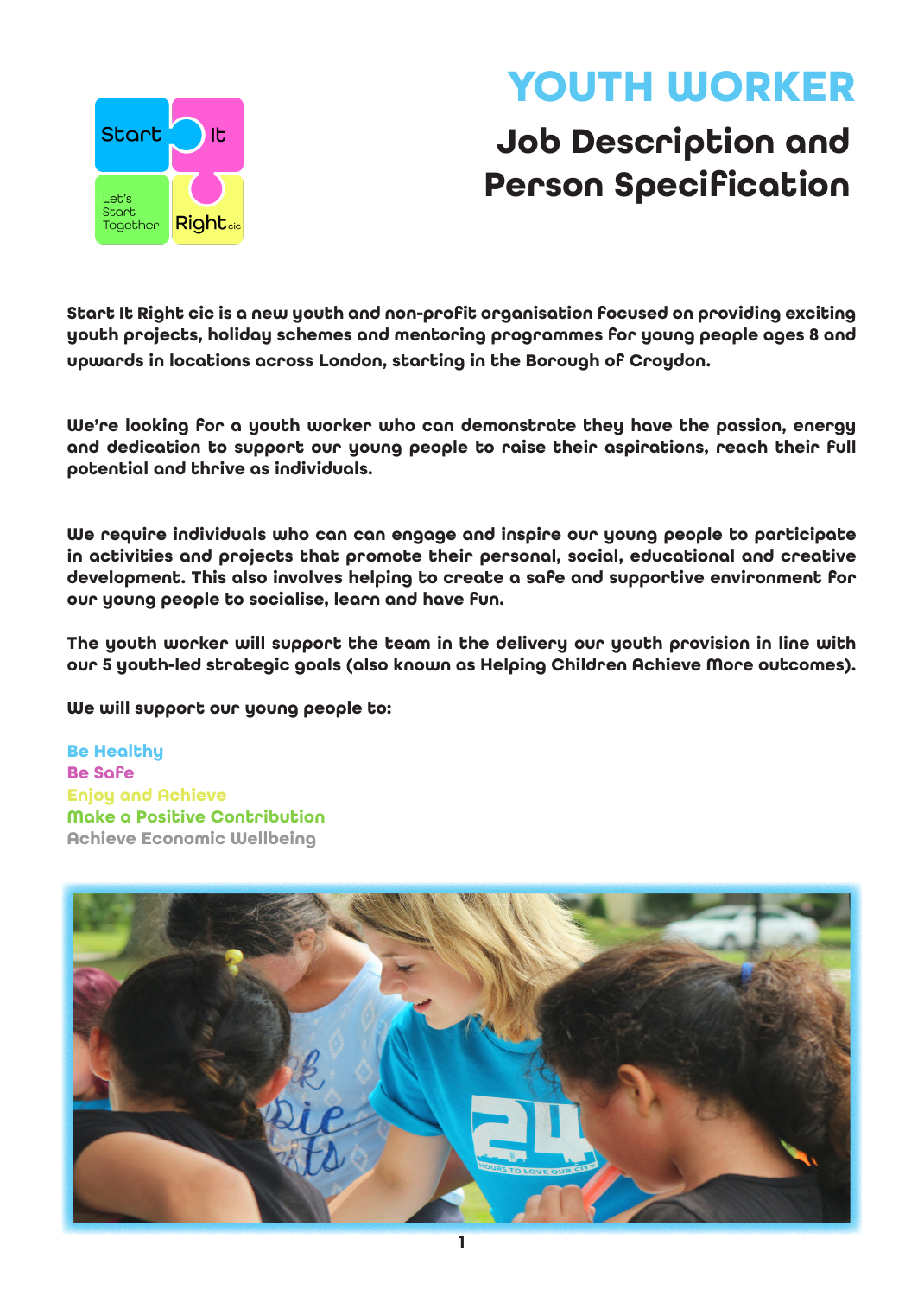### **Key Responsibilites and Activities**

- **• Engage young people in positive and honest conversations and activities as well as taking accountability for safe and secure youth working during sessions**
- **• Keep registers, writing evaluation reports and inputting data in management systems where necessary as outlined in contractual agreements**
- **• Supporting and guiding young people to develop their self-awareness, independence, resilence and self-confidence**
- **• Identify issues that may be affecting young people and look for ways to address their needs**
- **• Take part in outreach youth activities, identify where targeted youth support is needed and facilitate referrals and connections internally and externally**
- **• Support the delivery of partnership projects and activities and help to build strong relationships with partners and stakeholders and other youth networks in London**
- **• Stay informed on legislation, youth work best practice and local and national news impacting the youth and voluntary sector**
- **• Ensure child protection procedures are followed and that safeguarding is paramount in all areas of youth service delivery**
- **• Carry out all duties in accordance with Start It Right's policies on Health and Safety, Child Protection and GDPR.**
- **• Act as a positive role model for our young people and help them to appreciate the role of youth work as a career opportunity**
- **Any other duties appropriate to the role as directed by Start It Right cic management team**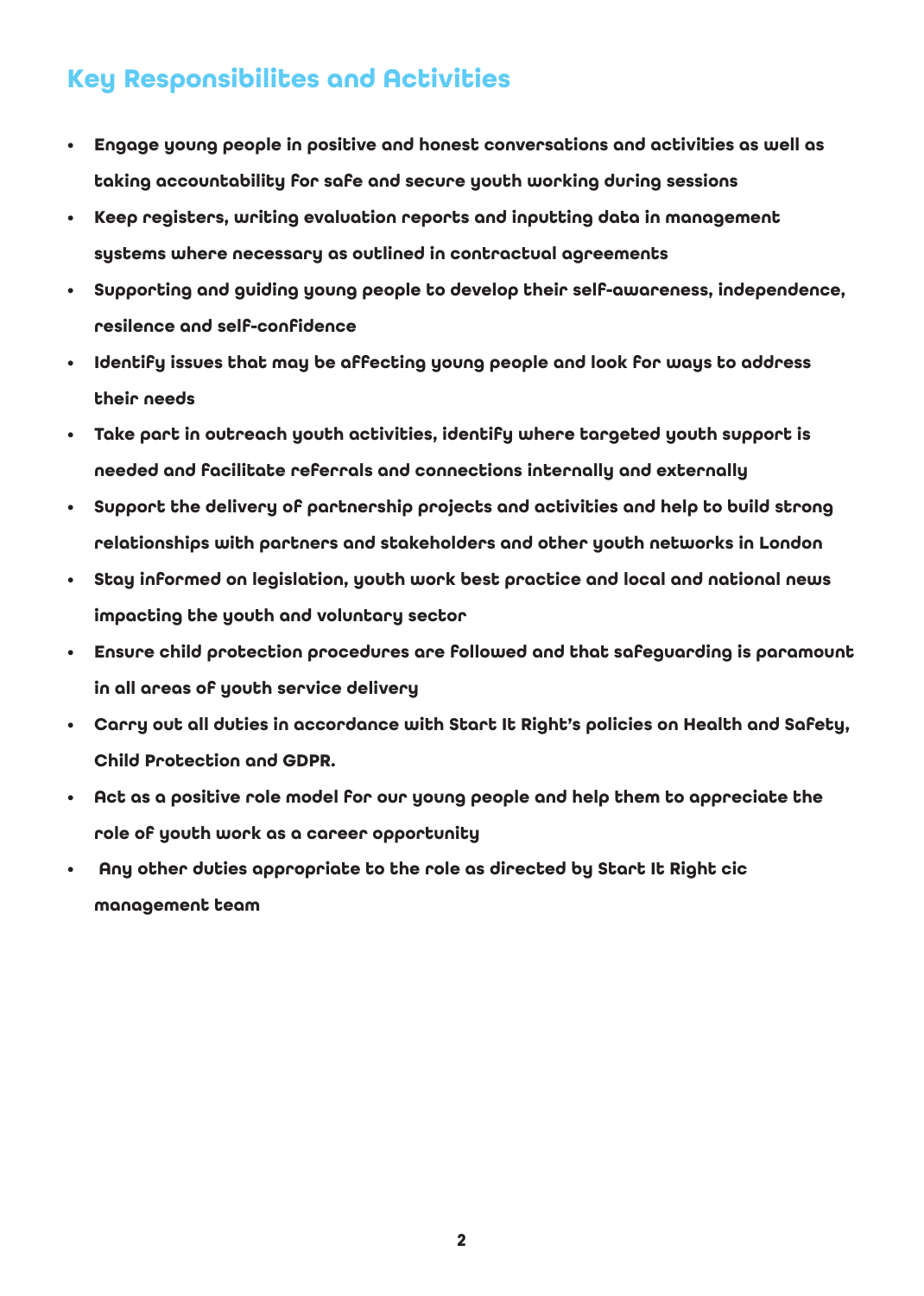#### **Person Specification**

**You are:**

- **• A friendly professional with a can-do attitude**
- **• Self-driven, motivated and proactive**
- **• Able to complete tasks independently and as part of a team**
- **• Interested in the needs of young people and able to work with a diverse range of people**
- **• A champion of inclusivity and diversity**
- **• An effective communicator**
- **• Committed to learning and undertaking training opportunities to develop your role**

#### **Education, Qualifications and Experience**

- **• Level 2 JNC or relevant youth work experience (Desirable)**
- **• Experience of working with children and/or young people (Essential)**
- **• Experience of organising small scale events or coordinating projects (Desirable)**

#### **Knowledge, Skills and Abilities**

- **• Excellent communication and interpersonal skills with the ability to establish positive relationships with young people**
- **• Can implement creative and dynamic ways to engage young people in activities and projects**
- **• Good organisational and IT skills with a proficieny in Microsoft Office**
- **• Able to prioritise effectively and multi-task in a busy environment**
- **• An understanding and appreciation of monitoring and evlauation within a youth work setting**
- **• Committed to endorsing a supportive and honest work culture, sharing and being open with colleagues**
- **• An understanding of safeguarding children and young people and maintaining professional boundaries at all times**
- **• An understanding of equality and diversity and the ability to challenge discriminatory behaviour**